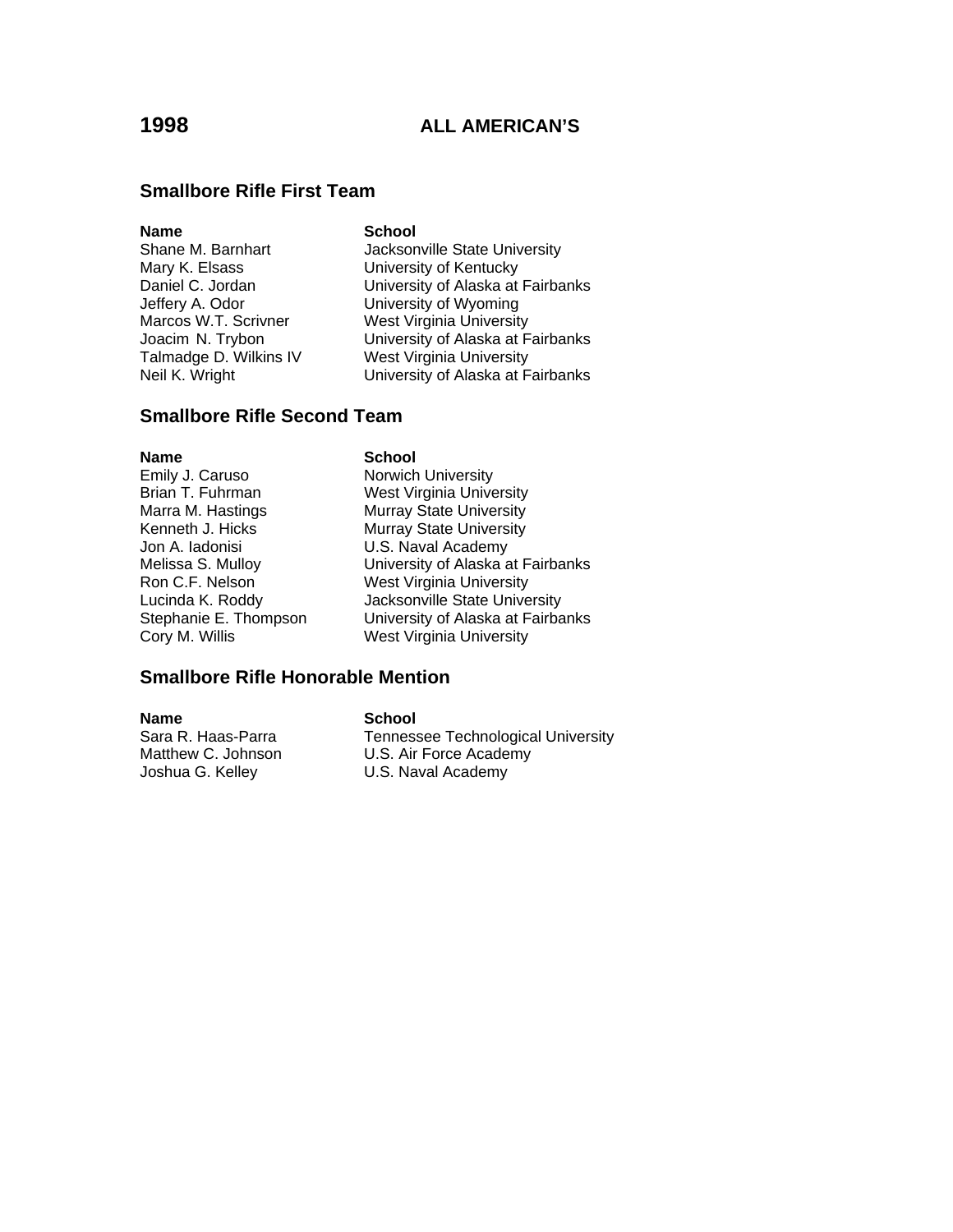#### **Air Rifle First Team**

#### **Name** School

Karyn E. Juziuk Xavier University

Emily J. Caruso Norwich University Mary K. Elsass<br>Brian T. Fuhrman West Virginia University West Virginia University Daniel C. Jordan University of Alaska at Fairbanks Jennifer J. Oliver **University of Texas at El Paso** Lucinda K. Roddy Jacksonville State University Macros W.T. Scrivner West Virginia University Cory M. Willis West Virginia University Neil K. Wright **University of Alaska at Fairbanks** 

#### **Air Rifle Second Team**

Shane M. Barnhart Rebecca K. Hamilton Marra M. Hastings Matthew Hellman Tran L. Lam Kelly A. Mansfield Ron C. F. Nelson Jeffery A. Odor Stephanie E. Thomson Joacim N. Trybon

#### **Name** School

| Jacksonville State University     |
|-----------------------------------|
| University of Texas at El Paso    |
| Murray State University           |
| St. John's University             |
| U.S. Naval Academy                |
| University of Alaska at Fairbanks |
| <b>West Virginia University</b>   |
| University of Wyoming             |
| University of Alaska at Fairbanks |
| University of Alaska at Fairbanks |
|                                   |

#### **Air Rifle Honorable Mention**

**Name** School

Jon A. Iandoski U.S. Naval Academy Jill C. Krukoski **Villian C. Krukoski** University of Kentucky<br>Taryn S. Lewis **Villian C. University of Kentucky** Taryn S. Lewis **Taryn S. Lewis** University of Kentucky<br>
Eric S. Litz **M. Litter State University** Jacksonville State Univ Jacksonville State University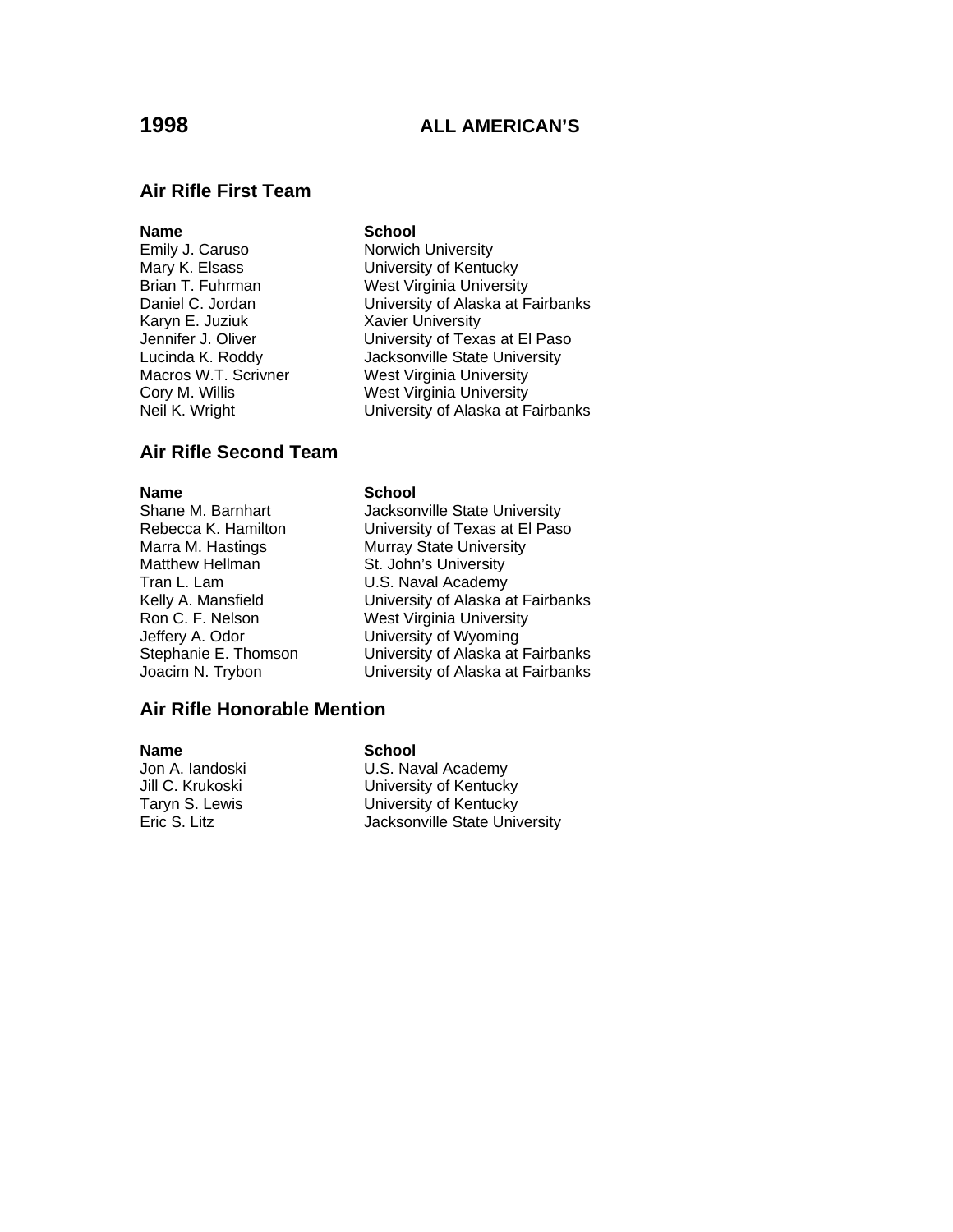### **Free Pistol First Team**

| <b>School</b>               |
|-----------------------------|
| U.S. Naval Academy          |
| University of Virginia      |
| U.S. Military Academy       |
| U.S. Naval Academy          |
| <b>Marquette University</b> |
|                             |

### **Free Pistol Second Team**

| <b>Name</b>           |  |
|-----------------------|--|
| Howard W. Brown       |  |
| Roy K. Hedges         |  |
| Christopher S. Hinkle |  |
| Jason W. Newby        |  |
| James N. Turner       |  |

**School** The Citadel **Oregon State University** U.S. Naval Academy U.S. Military Academy James N. Turner **W.S. Military Academy** 

#### **Free Pistol Honorable Mention**

| Name              | School                 |
|-------------------|------------------------|
| Timothy G. Miller | U.S. Air Force Academy |
| William A. Taylor | U.S. Naval Academy     |

#### **Standard Pistol First Team**

| Name                  | <b>School</b>                  |
|-----------------------|--------------------------------|
| John C. Bickar        | University of Virginia         |
| Christopher M. Colson | U.S. Naval Academy             |
| Roy K. Hedges         | <b>Oregon State University</b> |
| Christopher S. Hinkle | U.S. Naval Academy             |
| Nicole M. Starvos     | U.S. Naval Academy             |
|                       |                                |

#### **Standard Pistol Second Team**

**Name School**<br>Colin M. Ackerman **School** Howard W. Brown<br>Jake S. Bursack

U.S. Naval Academy<br>The Citadel Jake S. Bursack U.S. Military Academy<br>Jason W. Newby U.S. Military Academy Jason W. Newby **U.S. Military Academy**<br>John T. Pianetta **U.S. Naval Academy** U.S. Naval Academy

### **Standard Pistol Honorable Mention**

| Name             | School                |
|------------------|-----------------------|
| Wade C. Birdwell | U.S. Military Academy |
| James N. Turner  | U.S. Military Academy |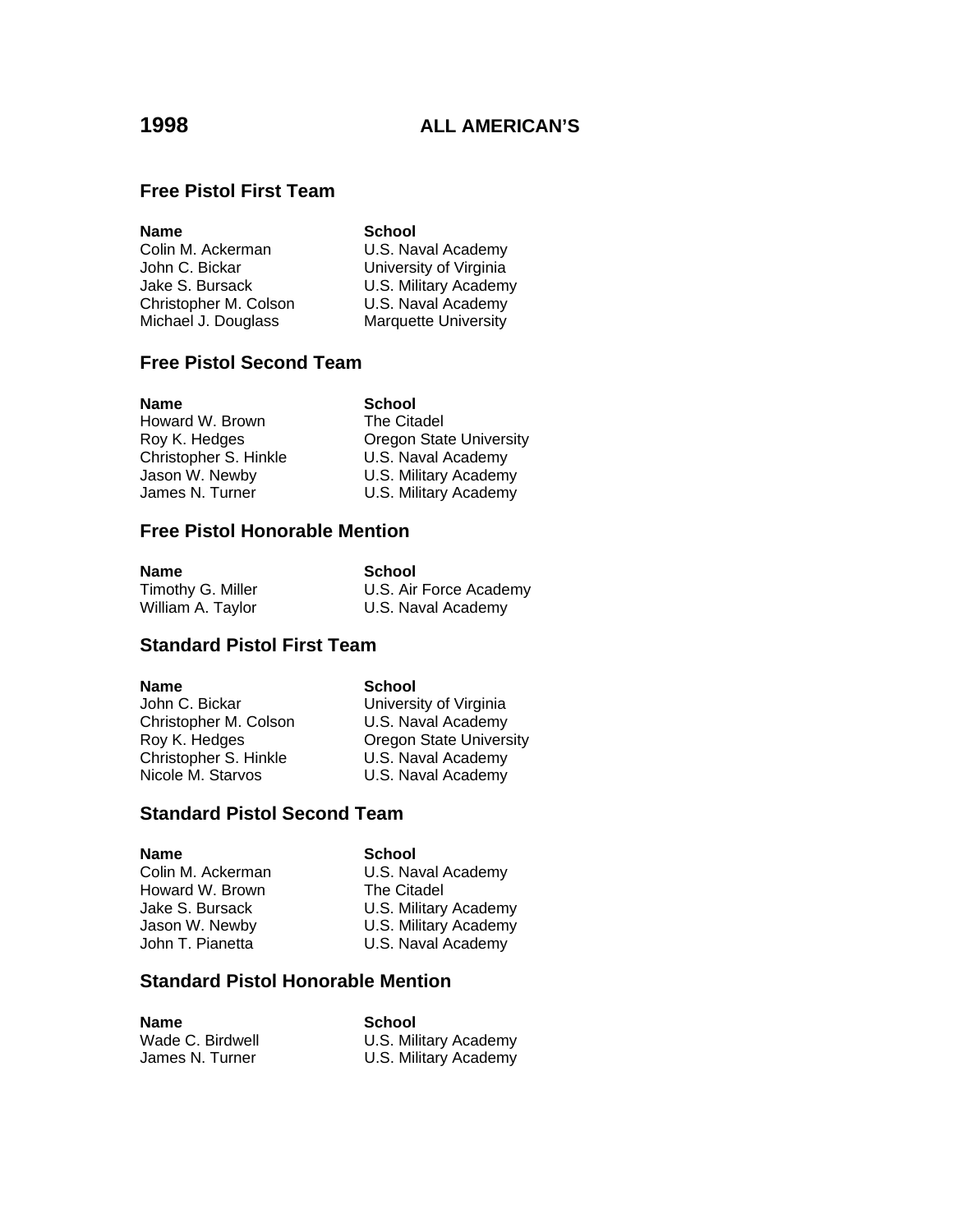#### **Men's Air Pistol First Team**

| <b>Name</b>           | <b>School</b>               |
|-----------------------|-----------------------------|
| Colin M. Ackerman     | U.S. Naval Academy          |
| John C. Bickar        | University of Virginia      |
| Jake S. Bursack       | U.S. Military Academy       |
| Christopher M. Colson | U.S. Naval Academy          |
| Michael J. Douglass   | <b>Marquette University</b> |

#### **Men's Air Pistol Second Team**

**Name**<br> **Howard W. Brown**<br> **Citadel Reference** Howard W. Brown Jason W. Newby **U.S. Military Academy**<br>James C. Sutherland University of Utah James C. Sutherland<br>James N. Turner Mark A. Yackley Marquette University

# U.S. Military Academy

#### **Women's Air Pistol First Team**

| <b>Name</b>       | School                                |
|-------------------|---------------------------------------|
| Jiordan J. DiOrio | U.S. Military Academy                 |
| Tracey Ho         | Massachusetts institute of Technology |
| Nicole M. Starvos | U.S. Naval Academy                    |

### **Women's Air Pistol Second Team**

**Name School**<br> **Hattie R. Gruneisen Massach** 

Massachusetts Institute of Technology Mary Katey Hays **U.S. Naval Academy** Jill R. Noel **Ohio State University** 

#### **Women's Air Pistol Honorable Mention**

| Name           | School                                  |
|----------------|-----------------------------------------|
| Cinda L. Brown | U.S. Naval Academy                      |
| Emily Y. Kao   | University of California at Los Angeles |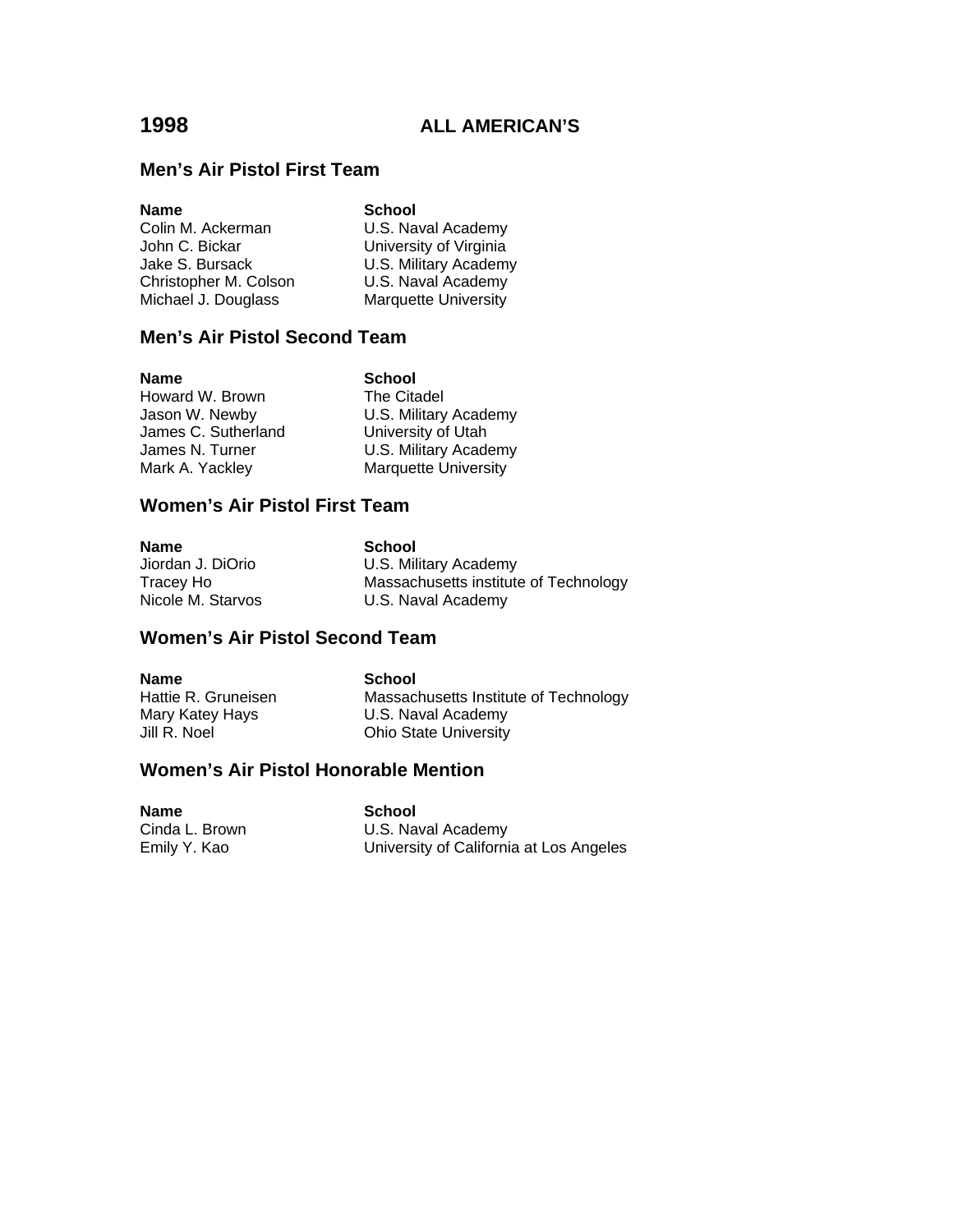#### **Women's Sport Pistol First Team**

**Name**<br> **School**<br> **Jiordan J. DiOrio**<br> **U.S. Mili** 

U.S. Military Academy Nicole M. Stavros **U.S. Naval Academy** 

### **Women's Sport Pistol Second Team**

**Name School**<br>Maxime M.V. James **School** Jill R. Noel **Ohio State University**<br>Marilyn A. Schroering **C. D. S. Air Force Acader** Kelly A. Twiggs **E. A. E. A. S. A.** U.S. Naval Academy

Maxime M.V. James<br>
Jill R. Noel Consult Control Chio State University Marilyn A. Schroering U.S. Air Force Academy<br>Jane J. Sohn Massachusetts Institute c Massachusetts Institute of Technology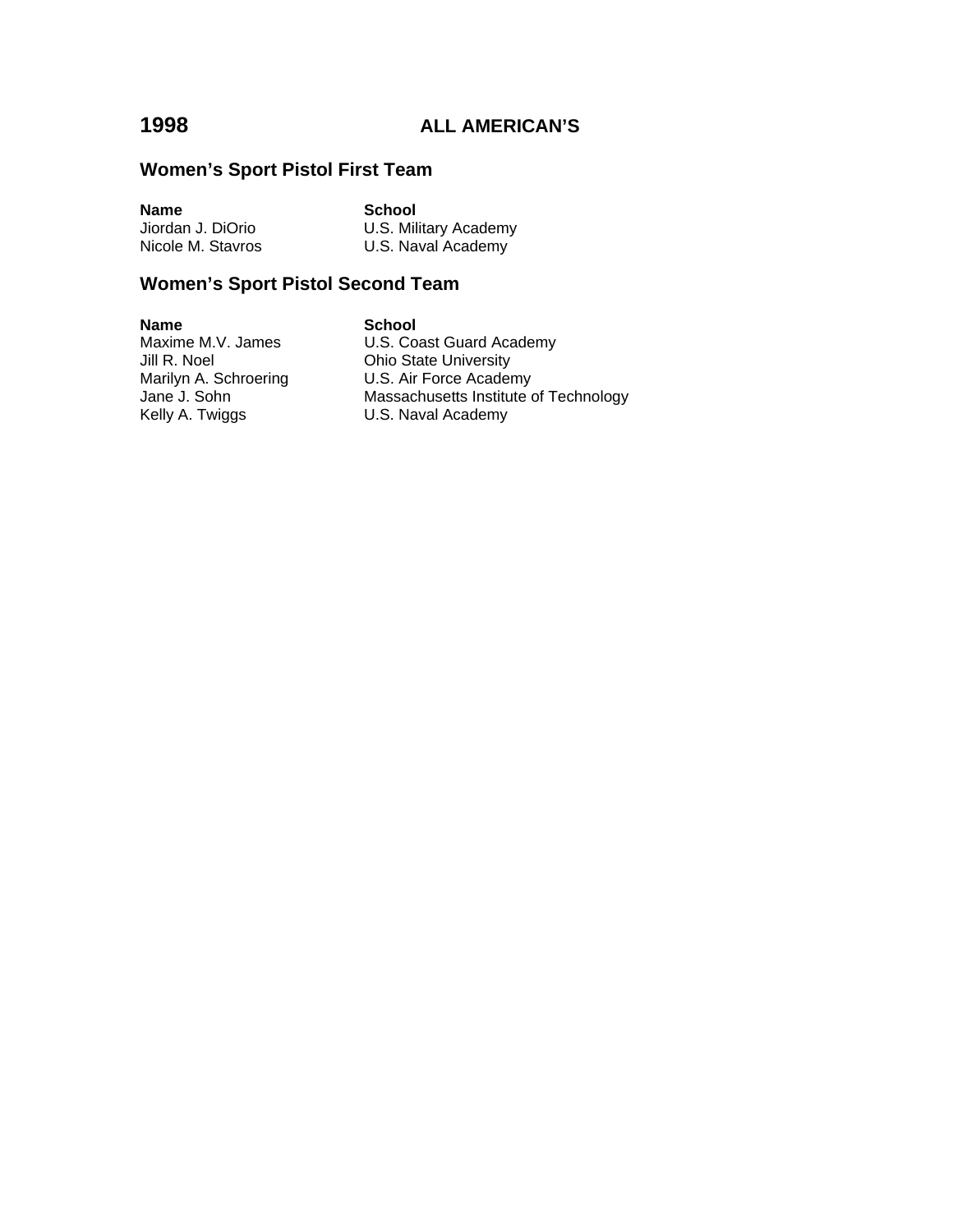### **American Trap First Team**

| <b>Name</b>         | <b>School</b>            |
|---------------------|--------------------------|
| Thomas P Avaras Jr. | <b>Purdue University</b> |
| Matthew D. McGraw   | <b>Purdue University</b> |
| John E. Voliva      | <b>Purdue University</b> |

### **American Trap Second Team**

| <b>Name</b>       | <b>School</b>             |
|-------------------|---------------------------|
| Bryan M. Nemec    | <b>Purdue University</b>  |
| Andrew D. Suda    | <b>Purdue University</b>  |
| Joseph N. Summitt | <b>Indiana University</b> |

#### **American Skeet First Team**

| <b>Name</b>         | <b>School</b>            |
|---------------------|--------------------------|
| Daniel M. Ficocello | <b>Purdue University</b> |
| Jeffery B. Finn     | <b>Purdue University</b> |
| Damon Hovannisian   | <b>Purdue University</b> |

### **American Skeet Second Team**

| <b>Name</b>         | School                   |
|---------------------|--------------------------|
| Anthony S. Colletti | <b>Purdue University</b> |

### **American Skeet Honorable Mention**

**Name**<br>
Valerie A. Gath<br>
Valerie A. Gath<br>
Seorge I George Mason University